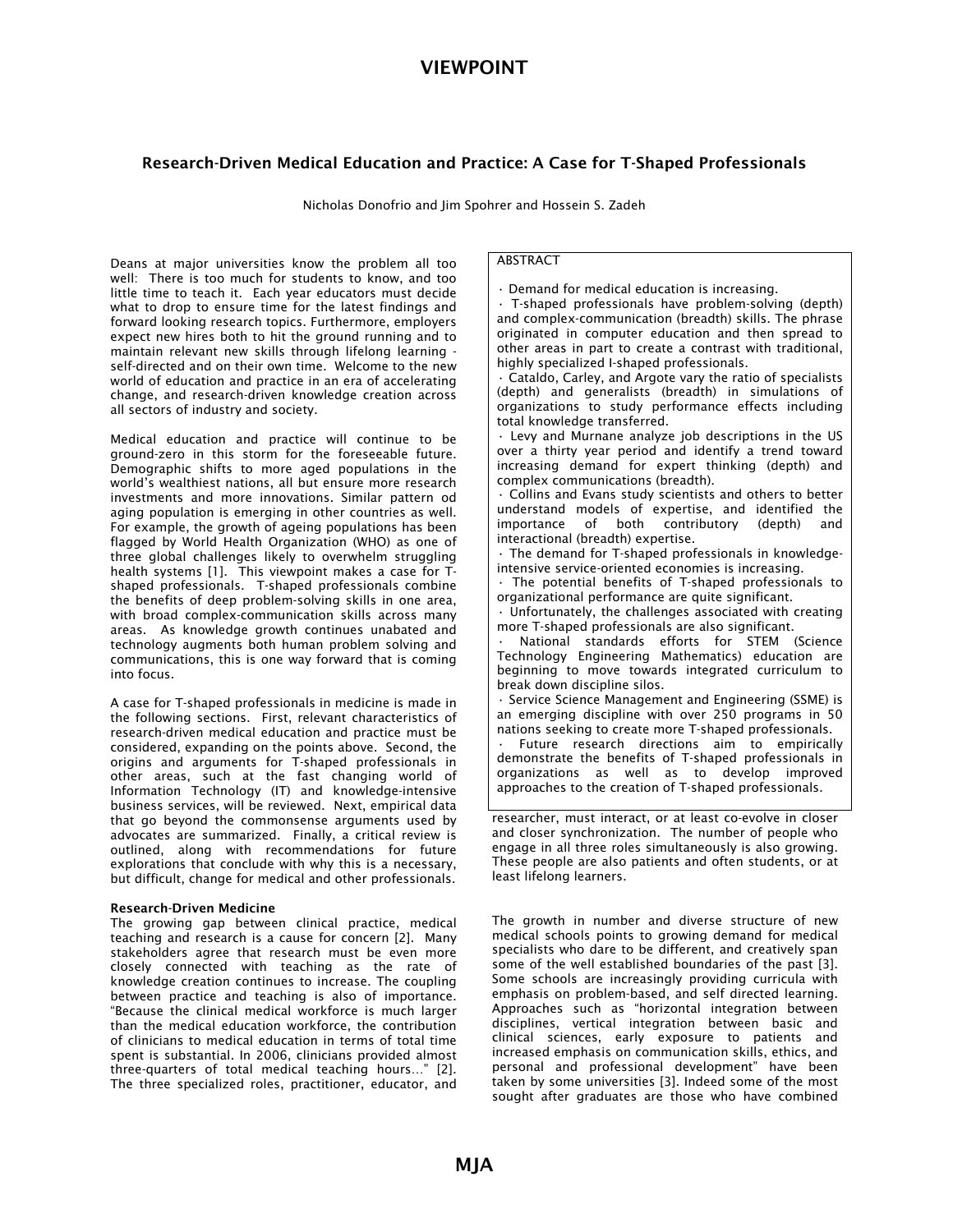*and developed research, professional and entrepreneurial skills by working alongside experienced researchers and industry representatives [4].* 

*Of course industry has been known to be more dynamic and faster changing than academia. Furthermore, the context of accelerating change is not diminishing. "… [W]e are beset by change — social, technological, scientific, economic; the list continues. These changes have affected all areas of life, including medicine, and the medical schools have had to respond." [5]. Not only medicine, but all research-driven areas must respond. One response that seems to hold some promise is the creation of more T-shaped professionals.* 

*Furthermore as the medical profession is becoming more dependent on technology and market forces than ever before, the decision making process of healthcare practitioners and clinicians is more and more informed and influences by non-medical factors. For example, many medical schools offer electives into legal, regulations, and policy of medical profession [6]. And this is by no means limited to the United States. In Australia, for example, a number of senior medical practitioners recently had to cease providing certain medical services out of concern for the prosecution of certain patients [7]. Even in places such as India, legal and ethical issues of medical practice is now being discussed in medical journals [8]. This tacitly means medical practitioners will need more than just medical knowledge to be able to work efficiently. This, in turn, implies creation of more T-shaped healthcare professionals is not merely a suggestion, but a necessity.* 

#### Origins and Advocates

*While conversational usage is expected to be much earlier, the earliest known use of the phrase T-shaped people in print was in a 1991 London newspaper editorial. David Guest, responding to a report on jobs in computing, wrote: "This type of rounded personality is also sought in other branches of the same theory, which prizes individuals known as T-shaped People: These are a variation on Renaissance Man, equally comfortable with information systems, modern management techniques and the 12-tone scale" [9]. Others at the time preferred the term hybrids: "The hunt for a new breed of computer manager is on. The British Computer Society, in a controversial report published last year, described the quarry as a 'hybrid' manager who would combine business expertise with IT skills. The hybrid manager, it said, would be distinguished by his or her ability to relate to 'the broad picture' and to people, understanding their motivation and aspirations; he or she would also be energetic, intuitive, a good listener, and (cryptically) would have 'an unusual set of interests'" [10].* 

*In the context of real-world R&D and complex systems, Harvard's Iansiti further popularized the term: "What follows is a typical profile for a successful integration team. In general, the members are the foundation of a system-focused approach to R&D. They possess a Tshaped combination of skills: they are not only experts in specific technical areas but also intimately acquainted with the potential systemic impact of their particular tasks. On the one hand, they have a deep knowledge of*  *a discipline like ceramic materials engineering, represented by the vertical stroke of the T. On the other hand, these ceramic specialists also know how their discipline interacts with others, such as polymer processing — the T's horizontal top stroke." [11].* 

*Universities, traditionally, create professionals who are specialized in one specific domain (I-shape). It has been proven many times that a change in technology or market conditions devalues knowledge of I-shape professionals. T-shape professionals, on the other hand, are those who have a deep understating of one field (their specific area of specialization) as well as good understanding of a broad range of other disciplines (see Figure 1).* 

*Building on Iansiti observations, Leonard-Barton contributes the important connection to organizational incentives and the draw-backs of being T-shaped: "In most organizations, T-shaped skills are not created as a deliberate policy but emerge because individuals have been willing to risk a somewhat marginal career. Most formal organizational incentives encourage I-shaped skills — the deep functional experience represented by the T's stem. As a result, the individual is driven ever deeper into his or her expertise, which the organization continually draws on and rewards."* 

*Do organizational cultures exist that might actually reward and encourage T-shaped people? According to Tim Brown, CEO of IDEO, top design firms do: "Recruiting T-Shaped People… We look for people who are so inquisitive about the world that they're willing to try to do what you do. We call them 'T-shaped people.' They have a principal skill that describes the vertical leg of the T -- they're mechanical engineers or industrial designers. But they are so empathetic that they can branch out into other skills, such as anthropology, and do them as well. They are able to explore insights from many different perspectives and recognize patterns of behavior that point to a universal human need." [13,14].* 

*Advocates of T-shaped people often mention that the breadth of knowledge and experience enables faster adaptation and role changes, in addition to better* 

| Many team-oriented service projects completed |                                 |                             |  |
|-----------------------------------------------|---------------------------------|-----------------------------|--|
| <b>Many disciplines</b>                       |                                 | <b>Many systems</b>         |  |
|                                               | Deep in at least one discipline | Deep in at least one system |  |

*Figure 1 – T-shape professionals: combining problem solving (deep) and communication (broad) skills*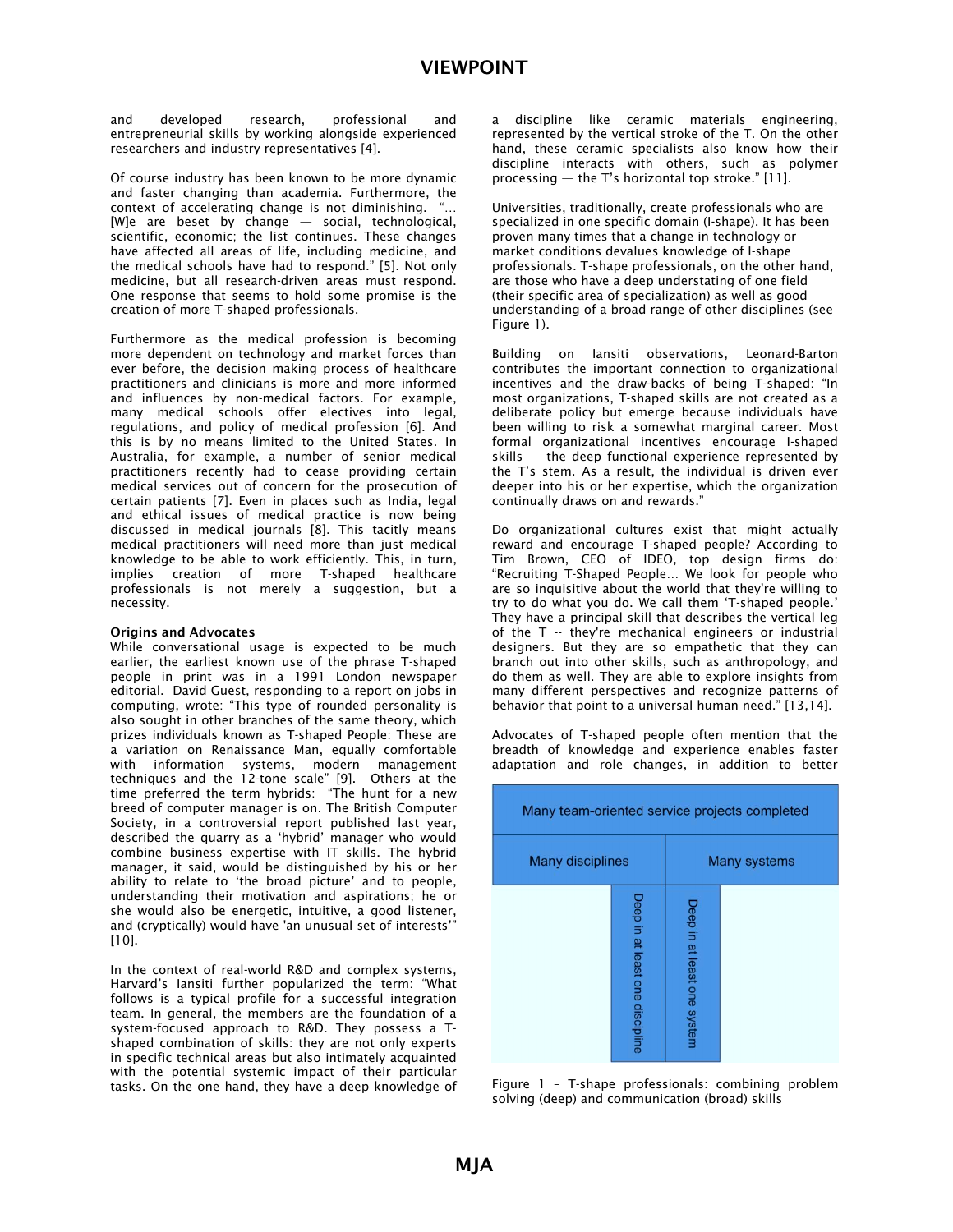# VIEWPOINT

*communication skills for teamwork in multidisciplinary, multifunctional, or multicultural contexts. For example, Gartner uses the term 'versatilist' noting: "Versatilists are people whose numerous roles, assignments and experiences are enabling them to synthesize knowledge and context to fuel business value. Versatilists are applying their depth of skills and experiences to a rich scope of situations and challenges and implementing their cross-organisational insight to flesh out teams and fill competency gaps." [15].* 

*For decades, IBM has advocated the need for more Tshaped professionals, especially in the areas of technology-driven business and organizational change. Most recently, since 2004, IBM has been working with universities, governments, and industry partners around the world to advocate a new discipline called Service Science Management and Engineering (SSME). SSME seeks to address the need for increased STEM (Science Technology Engineering and Math) education to meet industry's need for more research-driven service sector innovation [16]. SSME helps create T-shaped professionals who are better collaborative innovators [17] and adaptive innovators [18] because of their deep problem solving skills in one area and broad communication skills across many other areas. Considering the sheer range and depth of medical profession specializations, there is a strong need for Tshape professionals with their main field of expertise in the domain of medical profession.* 

*The number of advocates is increasing, and even includes those who see the benefits of T-shaped managers for next generation knowledge management [19], T-shaped philanthropists [20], as well as the first Tshaped people consultancy service [21]. Nevertheless, most advocates of the benefits of T-shaped people in organizations do so by advancing what are largely commonsense arguments that are based on anecdotal experiences. The next section introduces some preliminary empirical evidence in support of their claims.* 

### Empirical Support

*To date there is limited consensus on the definition of what a T-shaped person actually is and even less empirical evidence that supports the specific benefits claimed by advocates. Nevertheless, three different sources of evidence begin to lay a foundation for a precise definition and measurement method of the benefits of a larger ratio of T-shaped professionals in and across interconnected organizations.* 

*What is "the right" ratio of generalists to specialists in an organization? This age old question was put to the test using methods of computational organization theory develop by Kathleen Carley and her CMU colleagues [22]. The overall results were perhaps not too surprising, but using a simple model of demand and altering the ratio of simulated generalists and specialists in an organization, this research efforts findings were well aligned with the following: (1) in the case of constant demand, organizational performance can be optimized using all specialists, but (2) in the case of variable demand, organizational performance can be enhanced by increasing the ratio of generalists that increase knowledge flows across the organization. Up to a point,*  *the more demand varies, the more generalist are able to create performance benefits over alternative populations of strictly I-shaped specialist employees. Perhaps more important than the specific findings of these computational organization theory experiments is the development of a method for lending more precision to the definition of people with different "shaped skills" and measures of performance benefits when demand and skills vary.* 

*Is there evidence that supports the need for more Tshaped people at the national level? Using thirty years of economic trends related to job descriptions, MIT and Harvard economists Levy and Murnane examine how computers create and enhance some jobs, while they eliminate and redistribute other jobs [23]. The result is a clear trend in U.S. occupational structure with most job growth in higher-end, high-skilled occupations, and most job elimination in the lower-end low-skilled occupations. Their recommendation is to recognize this division and to prepare the population for the high-wage and high-skilled jobs that are rapidly growing in number- -jobs that use computers and require extensive problem solving (depth) and interpersonal communication (breadth). Again, perhaps more important than the specific findings of this economic trend analysis study is the development of a method that could lead to a more precise definition of T-shaped skills needed to improve the performance of nations as a function of increasing computer capabilities [24].* 

*Is there evidence that depth and breadth are useful dimensions for the scientific analysis of human competence and performance in domains as diverse as management, technology, and medicine? Sociology of science researchers Collins and Evans at UK Cardiff University have studied the nature of expertise across many scientific and other professions [25]. They conclude that professionals exhibit both interactional expertise (complex communications about what are the interesting problems to solve and methods to use) and contributory expertise (expert thinking and problem solving that leads to solving problems and creating new knowledge), and mastery of either requires interactions with other professionals with more experience. No amount of book learning alone is adequate. Full competence in both interactional and contributory expertise requires social interactions with more experienced professionals.* 

*While these three very different studies merely scratch the surface of what is needed to understand the costs and benefits of T-shaped professionals in organizations, nevertheless they provide converging evidence of the importance of this approach to conceptualizing expert performance in a domain. Each study makes clear that two primary dimensions of superior performance are complex communications (breadth) and problem solving (depth). These studies also make it clear that "the right" balance depends on environmental demands, the role and capabilities of technology, especially computer technology as augmentation for communications and problem solving [26], and the nature of social interactions between professionals with more or less experience.* 

Limitations and Critics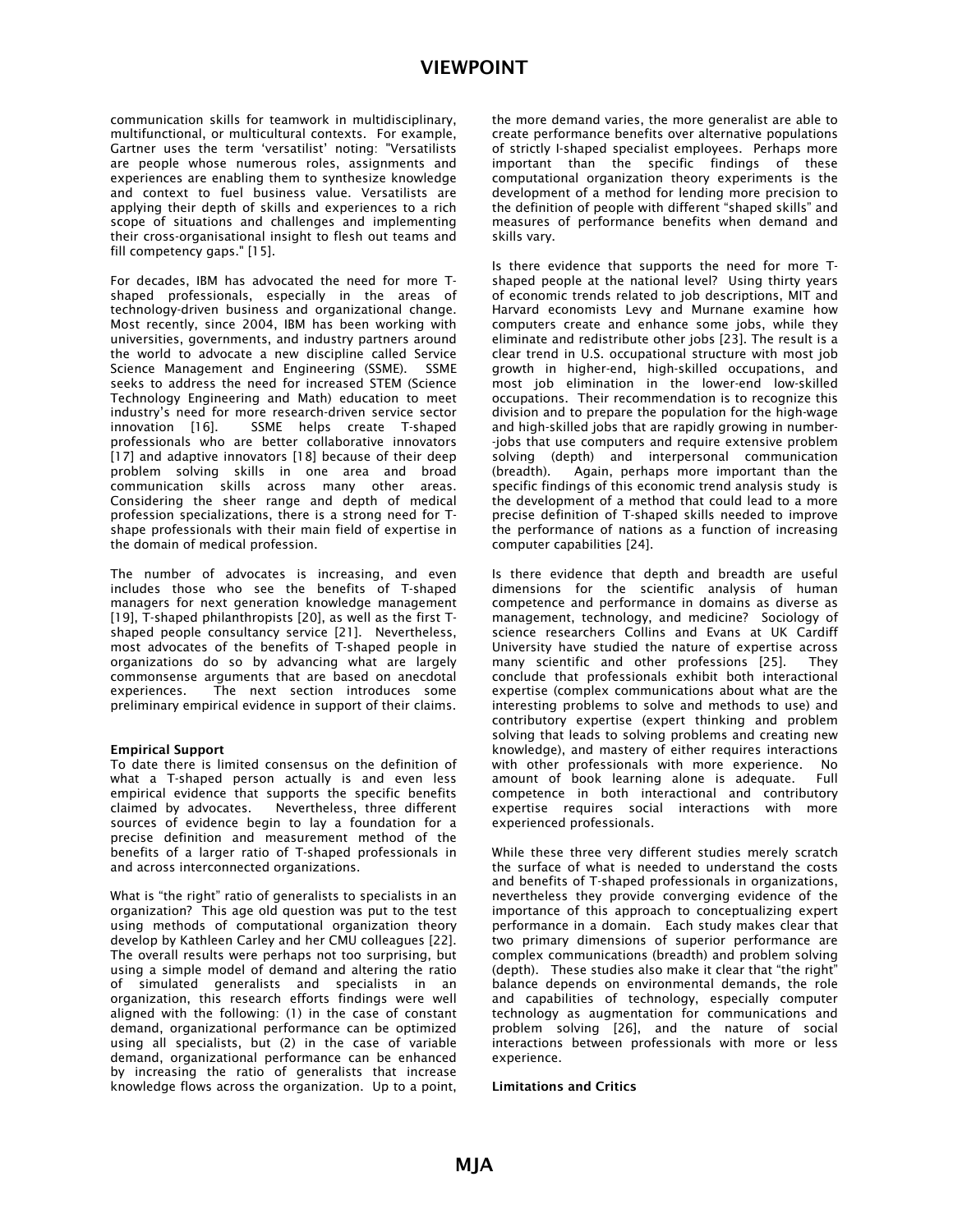While advocates see more T-shaped professionals as urgently needed to improve performance in rapidly knowledge-intensive organizations networks of organizations, the critics are not convinced. Perhaps the most damning criticism of the notion of "Tshaped" is simply that the notion adds nothing new. Critics are quick to point out that arguing for the importance of T-shaped people is like arguing for the importance of adults in society, or anyone with more experience. More experience is what is needed whether you call them T-shaped, I-shaped, or any shape. All experiences have the potential to contribute to the breadth (communication skills), depth (problem solving skills), or other dimensions of professional practice. Other critics point out that since a diversity of types of experience and skill profiles will always exist in organizations, the concept of T-shaped could easily be misused to isolate and demean workers who play important roles, but who are not T-shaped.

For example, Bill Buxton recently and eloquently argued that innovation calls for I-shaped people [27]. "T-shaped is highly desired, but not sufficient. In staffing up teams, interview and test for I-shapedness. I don't care how good someone is either at the pragmatic or abstract level, there is someone out there who is equally good and who has strength at both ends. Find that person. If you doubt such people exist, just look at the profile of a reasonable sample of Nobel Prize winners. What I suggest you will find —based on having done so myself—is that a very high number share these combined T and I attributes. … the co-founder of IDEO, Bill Moggridge. He came up with the wonderful formulation of 'T-shaped people'. The vertical aspect of the T represents depth, and the horizontal bar is breadth. So a T-shaped person has basic literacy in a relatively broad domain of relevant knowledge along with real depth of competence in a much narrower domain." Buxton's point, and the point of many others, is that it takes many shapes, and hiring is a search for the best of that shape for your organization.

Stepping back, one quickly realizes these arguments are not so much against, T-shaped skills as they are arguments in favor of a diversity of shapes including Tshaped. What about alternatives to T-shaped people, that might improve organizational performance, adaptiveness, and be less costly to achieve?

For example, perhaps technology augmentation and a good knowledge base are better than human learning of knowledge that will be quickly out of date. It is hard for people to learn, but it is even harder for them to unlearn. Perhaps it is better not to internalize certain knowledge and rely instead on knowledge-based access to needed people and information. The trend toward a self-serve model of medicine is already well-established in certain areas, so as patients adopt self-service, they will become mini-models of the technology-enabled professionals.

Perhaps a more fundamental argument is that specialist and generalist are needed, but not T's because they are too costly. Dash-shaped people would serve the important communication role, and I-shaped people would serve the important problem solving role. This approach has the advantage that creating Dash-shaped

and I-shaped people would be less costly than creating T-shaped people. However, what happens if the need for a particular type of I-shaped skill set goes away because of technological advances, or eradication of a disease or condition? Re-skilling T-shapes, because they already have some degree of interactional expertise in other areas, is likely to be both less costly and less demoralizing to individuals.

# Applicability to Medicine

A time tested approach to the challenge of too much to know, and too little time to teach it, is specialization or more types of I-shaped people for each new knowledge silo. However, this solution evolved at a time when (1) change was slower, and specialization had value across a complete life span, and (2) information technology was relatively static across a complete human life span. Today, knowledge creation is not slowing down, but accelerating. The use of technology by professionals, and even by patients in a self-service mode, is increasing<br>as well. The diversity of health care related The diversity of health care related organizations networked together is also expanding. Given these trends, can a case be made for benefits of Tshaped professionals as a focus for medical education and a standard with medical practice? We believe so.

First, it should not be surprising that the need for Tshaped people first arose in conjunction with computing professionals; the exponential rate of change in computing was given a name in the 1960's, and it is called Moore's Law. The trends associated with the growth of knowledge, technology, and organizations are not unique to computing or to medicine. IBM's Spohrer and Maglio [28] lay a foundation for service science and the study of service systems with their own version of a generalized Moore's Law of improvement. The traditional Moore's Law of computing is based on investing to create smaller and cheaper switches (e.g., transistors), but the generalized Moore's Law of service systems is based on investing to create more T-shaped people augmented or enabled by technology and organizations to create and harness the value of new knowledge better. Knowledge in the minds and hands of T-shaped people enables more value cocreation interactions with others.

Second, as the planet gets smarter - more instrumented (from sensors to smart phones for monitoring health), interconnected (local and global epidemiological patterns can be pooled), and intelligent (algorithms help recognize patterns and suggest appropriate individual and collective responses) - multiple strands of empirical evidence support the need for T-shaped people with deep problem solving skills in one area (not giving up the benefits of I-shaped people) and better complex communications skills across many areas. On a smarter planet, quality of life continuously improves because of improvements in service systems and quality of service. Stanford's James March wrote about systems that learn to survive in increasingly dynamic environments adjusting to favor more knowledge creation (exploration) over simply using existing knowledge (exploitation) [29]. In modern business, investment to continuously improve resource allocation choice is known as a Run-Transform-Innovate, where exploration can either be transformation (copy the innovation of others) or innovation (invent the innovation others may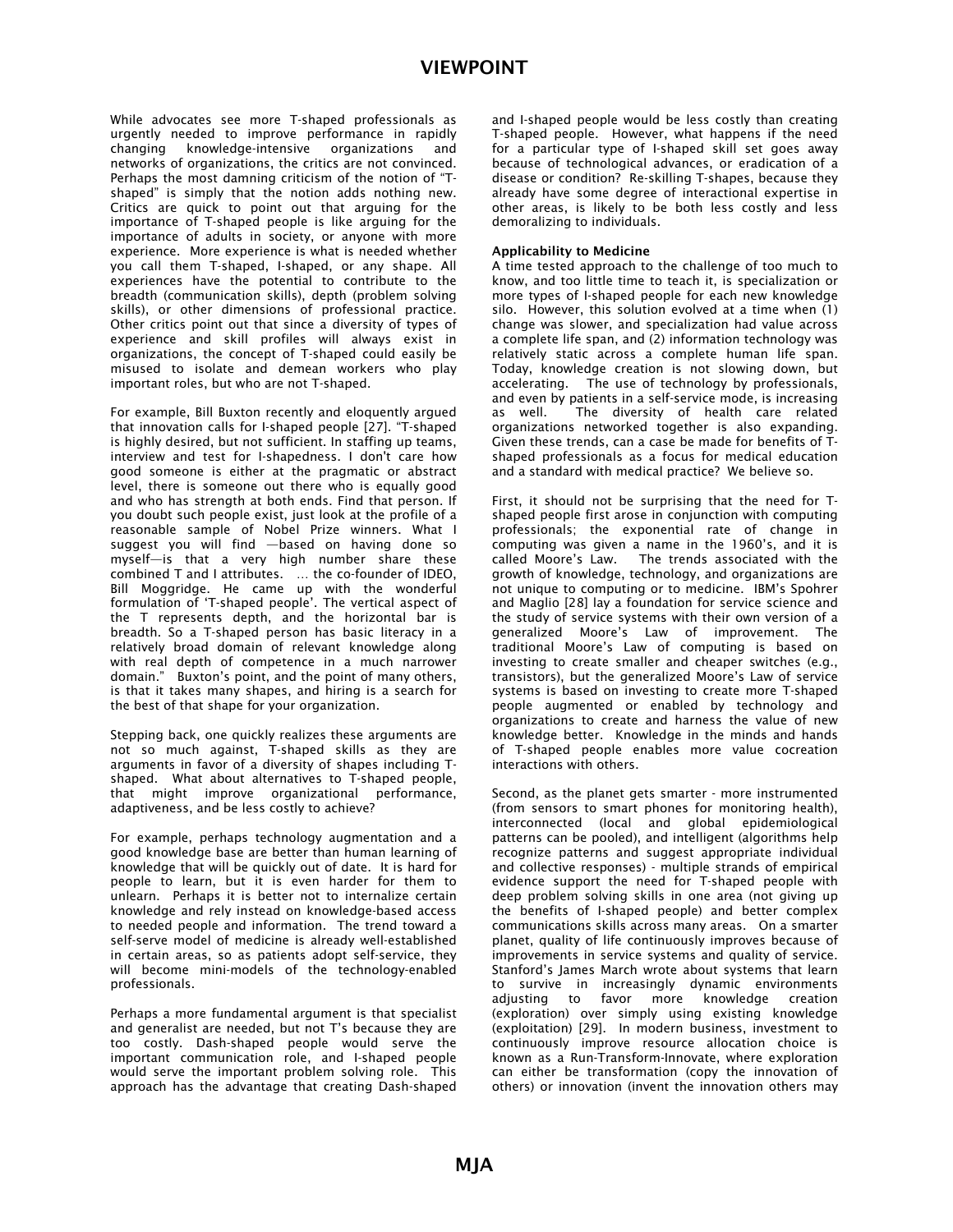*copy). There is no reason why the same cannot be true in healthcare services.* 

*Third, multidisciplinary teamwork is more and more prized, but to make teams work, better complex communication skills are needed across discipline silos;*  a strength of T-shaped people. *programs, such as Professional Science Masters (PSM), Engineering Management, and others aim to create a greater integration of the study of science, engineering, and management; again the need for T-shaped people.*

*The trend towards T-shaped professionals is becoming increasingly clear, but the costs are also clear. T-shaped people are more costly to create, and traditional organizations (such as universities) have evolved to incent the creation of deeper and deeper I-shaped people, who are still very much needed. Recall the rise of T-shaped people does not mean the extinction of Ishaped people, only a change in the ratio for maximum performance in a changing world. Nevertheless, managing the cost is possible by harnessing advances in learning sciences, educational technologies, increasing gains to learning rates as people know more areas, lifelong learning, and even starting earlier with these ideas in primary education. These and other approaches suggest there is plenty of room for improving how much and how quickly people can learn, especially with better tools and organizational designs.* 

*Educating more T-shaped people can improve the performance of multidisciplinary teams (which apply discipline knowledge) and interdisciplinary teams (which apply and create new knowledge), but it also sets the stage for true transdisciplinary thinking for the first time. Transdisciplinary thinking is perhaps as large a change (and investment) as when some countries decided that it was time for all citizens to have the right to a public education. Specialization has efficiency advantages (one person, one career), but for the society as a whole, a population with a general education is better prepared to adapt to change, and is given greater freedom of choice in careers. Freedom of career choice has real advantages for shaping a culture that aspires to limitless opportunities for all.* 

*In sum, the folklore surrounding the early days of medical education can be summarized in the old adage: Watch one, do one, teach one. Today, the new model may be: research it, practice it, and teach it. From a service science perspective, this corresponds to innovate a system, run the system (to further validate), and then transform other systems. professionals, medicine may very well better keep up with the challenges of more to know, and continue to expand the time available for lifelong learners to enjoy the benefits of greater knowledge.* 

#### Acknowledgements

*We are grateful for the blog posts of two IBM colleagues, Keith Instone and David Ing, who explored the origins of the term T-shaped people.* 

#### Competing Interests

*None identified.* 

#### Author Details

*Nicholas Donofrio, IBM Fellow Emeritus* 

*Jim Spohrer, IBM Global University Programs* 

*Correspondence: spohrer@us.ibm.com* 

#### References

*1. "The World Health Report", http://www.who.int/whr/2008/en/index.html, retrieved 8th October 2009* 

*2. Joyce CM, Piterman L,. Wesselingh SL. The widening gap between clinical, teaching and research work. Med J Aust* 2009; 191: 169-172.

*3. Lawson KA, Chew M, Van Der Weyden MB. The new Australian medical schools: daring to be different. Med J Aust* 2004; 181: 662-666.

*4. Joanna Mather (2009) Hands-on PhD projects are tops. Australian Financial Review, 27 September 2009.* 

*5. Lawson KA, Armstrong RM, Van Der Weyden MB. A sea change in Australian medical education. Med J Aust 1998; 169: 653-658.* 

*6. Southern Illinois University School of Medicine (2009) Regulation of The Medical Profession: Current Legal and Policy Issues, 2008-2009 Elective Catalog, http://edaff.siumed.edu/ELECTIVE/2009/CourseDesc\_20 09.asp?crse=20083 accessed 8 October 2009.* 

*7. de Costa, Caroline, Carrette, Michael (2009) Legal issues lead Cairns doctors to cease medical abortion. Crikey (an independent Australian news site), 2 June 2009, accessed 8 October 2009.* 

*8. Thomas, Joseph (2009) Ethical and legal issues in medical practice (Guest Editorial). Indian Journal of Urology, Vol. 25, No. 3, pp. 335-336* 

*9. Guest, David (1991) The hunt is on for the Renaissance Man of computing. The Independent (London), September 17, 1991.* 

*10. Palmer, Colin (1990), "'Hybrids' — a critical force in the application of information technology in the nineties", Journal of Information Technology, volume 5, (1990) pp. 232-235.* 

*11. Iansiti, Marco (1993), "Real world R&D: Jumping the product generation gap", Harvard Business Review, May-June, pg. 139.* 

*12. Leonard-Barton, Dorothy (1995), Wellsprings of Knowledge: Building and Sustaining the Sources of Innovation, Harvard Business School Press.* 

*13. Brown, Tim (2005) Strategy by Design. Fast Company. June 2005. pg. 3.*